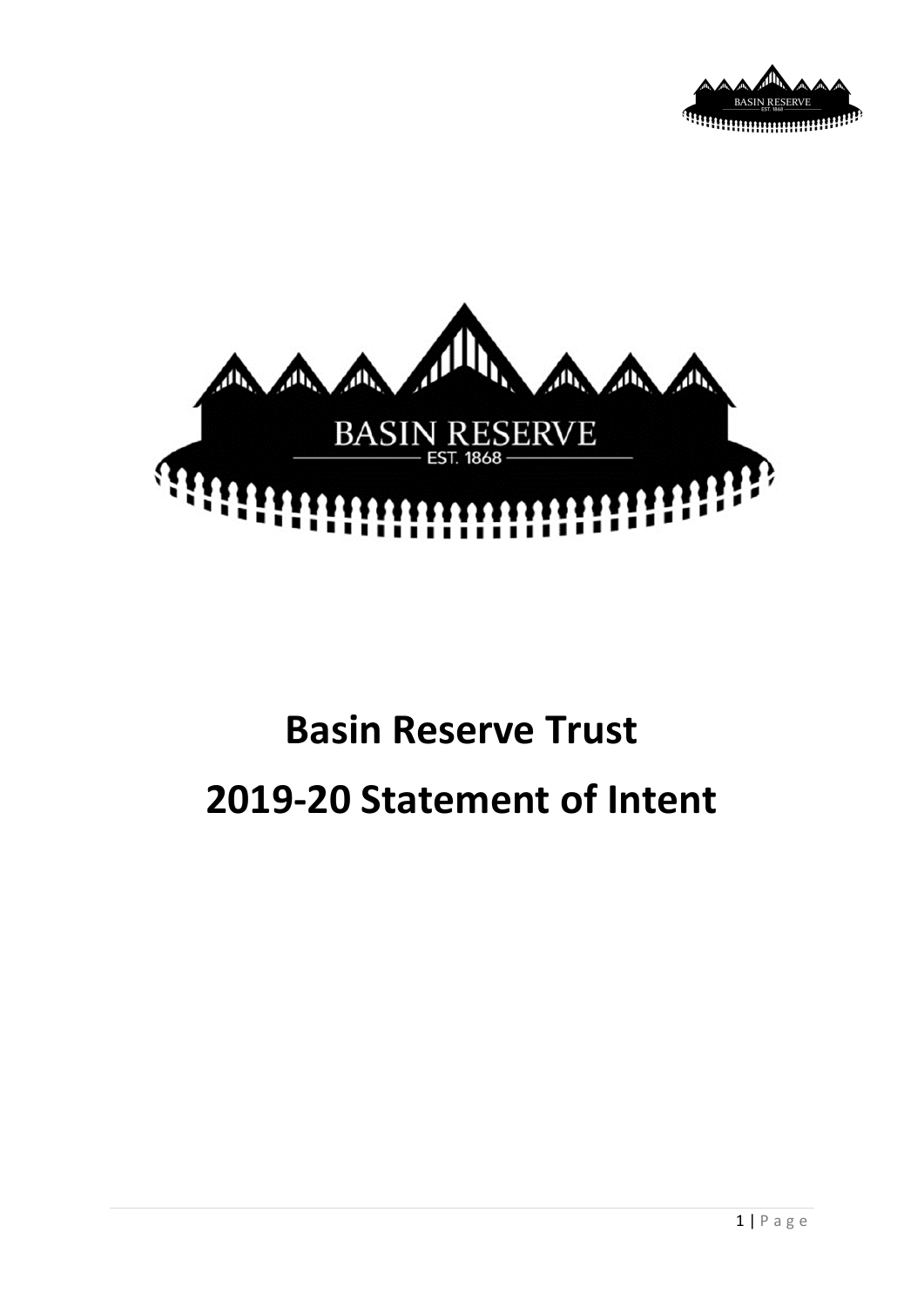

## **Contents**

| 1. Introduction                                                          | 3  |
|--------------------------------------------------------------------------|----|
| 2. Objectives                                                            | 3  |
| 3. 2019-20 Activities                                                    | 4  |
| 4. Performance Targets                                                   | 7  |
| 5. Governance                                                            | 7  |
| 6. Finance                                                               | 8  |
| 7. Additional Compensation                                               | 10 |
| 8. Appendices<br>2019-20 Statement of Financial Performance<br>$\bullet$ | 11 |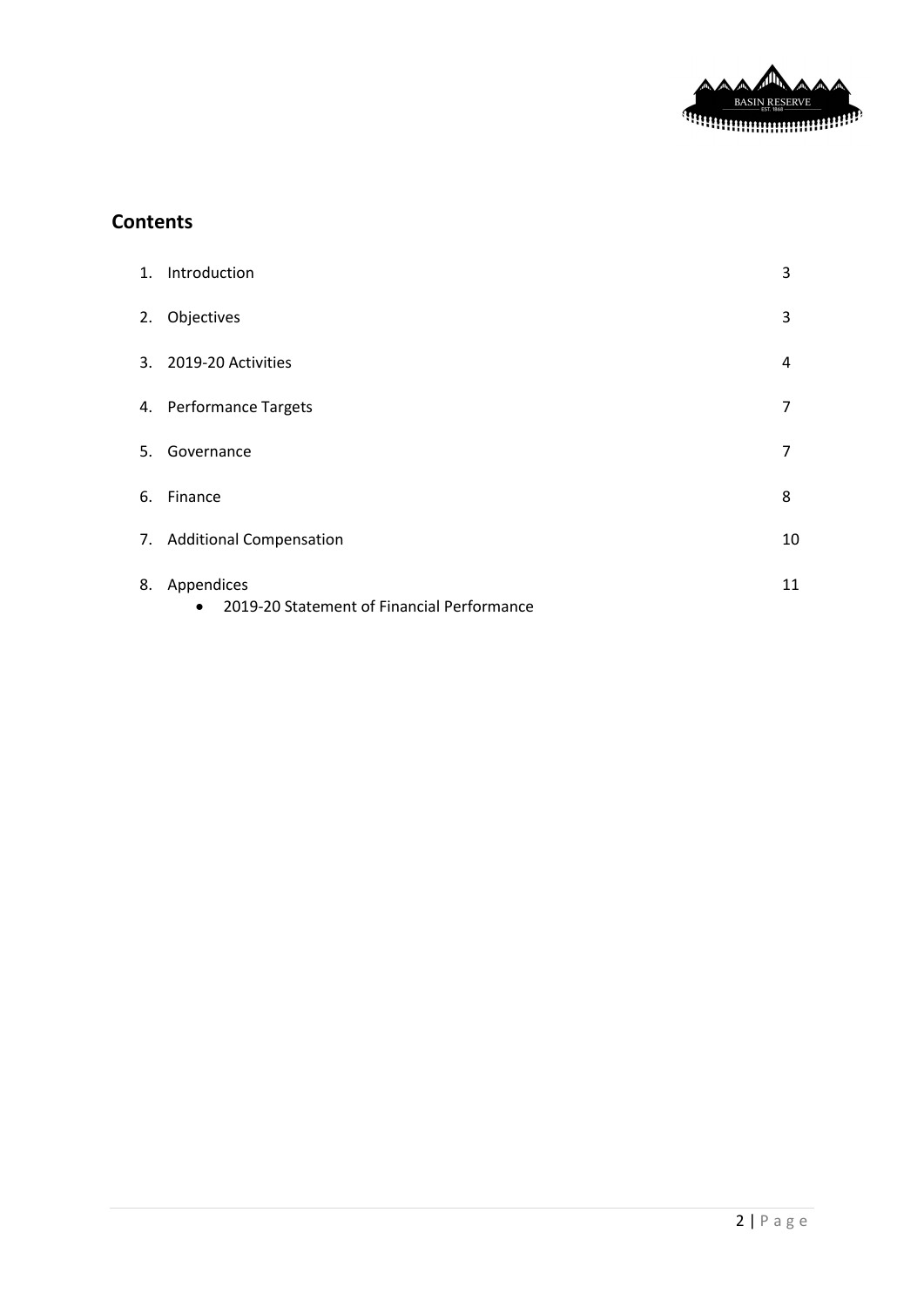

## **1. Introduction**

The iconic Basin Reserve has a rich history. The first game of cricket was played at the Basin on 11 January 1868, making it is the oldest cricket ground in New Zealand. The ground not only hosts cricket games, but sporting fixtures of every variety. It has hosted national events and competitions including VE Day celebrations, Royal Tours, exhibitions, Scout jamborees, concerts and festivals. In 1998, the Basin Reserve was listed as a Heritage Area, becoming the first sports ground to receive such a designation and further enhancing its heritage significance. The Basin is also home to the [William](https://en.wikipedia.org/wiki/William_Wakefield_Memorial)  [Wakefield Memorial](https://en.wikipedia.org/wiki/William_Wakefield_Memorial) that was erected in 1882 and commemorates one of Wellington's founders, [William Wakefield.](https://en.wikipedia.org/wiki/William_Wakefield)

The Basin Reserve plays a role in assisting Wellington City Council to achieve the recreation and leisure participation aims signalled in the 2018-28 Ten Year Plan and the "Living WELL" Wellington Sport & Active Recreation Strategy. The redevelopment will reposition the Basin as New Zealand's premier cricket venue and help attract national and international events to Wellington.

The Statement of Intent outlines the activities and intentions of the BRT for the period July 2019 to June 2020. It details the BRT's approach to governance and contains financial information, including the annual budget.

## **2. Objectives**

The objectives of the trust are stated in the Trust Deed as agreed between the Wellington City Council and the BRT and are highlighted below:

- 1. to manage, administer, plan, develop, maintain, promote and operate the Basin Reserve for recreation and leisure activities and for the playing of cricket for the benefit of the inhabitants of Wellington
- 2. to establish a long-term policy for the further development of the Basin Reserve as a recreational facility and as a facility for the playing of cricket, other sports and as a venue for other community-based activities;
- 3. to enter into management agreements and other contracts that are necessary or desirable to achieve the objects of the Trust;
- 4. to promote and co-ordinate the raising of funds to assist the management, administration, maintenance planning, promotion and further development of the Basin Reserve;
- 5. generally, to do all acts, matters and things that the Trustees consider necessary or conducive to further or attain the objects of the Trust set out above for the benefit of the public of Wellington;
- 6. to operate as a successful undertaking, managed on a not-for-profit basis;
- 7. to preserve and enhance the significant and recognised heritage value of the Basin Reserve;
- 8. to comply with all legislative and regulatory provisions relating to its operation and performance including statutory and general Council objectives for Council controlled organisations, and to acknowledge the Councils contribution where appropriate;

## **3. 2019-20 Activities**

In-line with the objectives of the Trust Deed and in response to Wellington City Councils expectations, the BRT will focus on the following initiatives in 2019-20;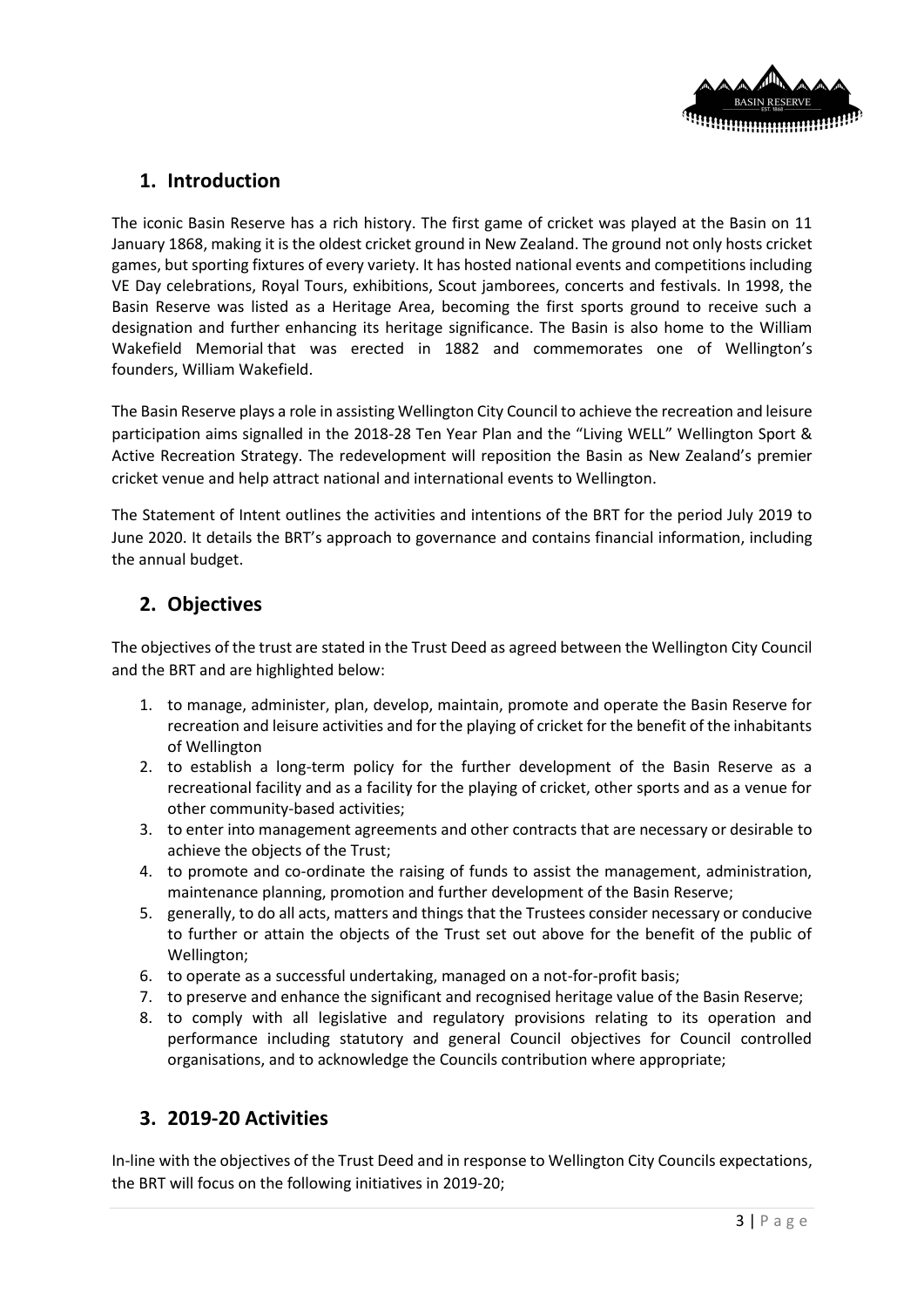

## **Redevelopment**

The BRT will continue to work with Wellington City Council on the redevelopment of the Basin Reserve and its infrastructure. The planning, design and consenting work for the restoration of the Old Pavilion (commonly known as the Museum Stand) is underway. The Old Pavilion will be seismically strengthened and refurbished so that the 1,000-seat grandstand can be returned to service in February 2020. The building will also provide a base for the New Zealand Cricket Museum and Cricket Wellington administration offices**.** 

The BRT has engaged Philips Lighting and Musco Lighting to provide initial proposals for floodlights at the ground.

The BRT will continue to present the ground to a high standard throughout the year, driving a comprehensive maintenance programme. The trust is also committed to providing access to the ground 24 hours a day (outside of its normal operational closures).

#### **Sponsorship and Fundraising**

The BRT is committed to making a contribution of \$1M towards the Museum Stand project as well as securing the funds required to install replacement floodlights.

The Trust will report on progress each quarter.

#### **Events and Functions**

The Basin Reserve is New Zealand's most used international sporting venues, providing 96 event days, 100 practise days and 25 functions per annum. An overview of the wide range of events that are planned for 2019-20 are outlined below:

#### *Community and other Sport Events*

21 community events are planned for 2019-20, key events include;

- Rugby and Football the partnership with Wellington Rugby and Capital Football will continue. During the 2019 winter the Basin will host up to 120 games on junior rugby and girls' junior football
- Athletics neighbouring schools cross country events and the Scottish Night of Miles will feature again in 2019-20
- Community Cricket a wide range of community cricket events will be held including the boys and girls Primary School and Secondary School final, Governor Generals XI game and junior cricket field days
- Beers at the Basin the popular festival that showcases Wellington's craft beer industry will continue to be a summer feature on the Basin's busy event calendar
- Music Concert the BRT is in discussions regarding hosting a music concert on Wellington Anniversary weekend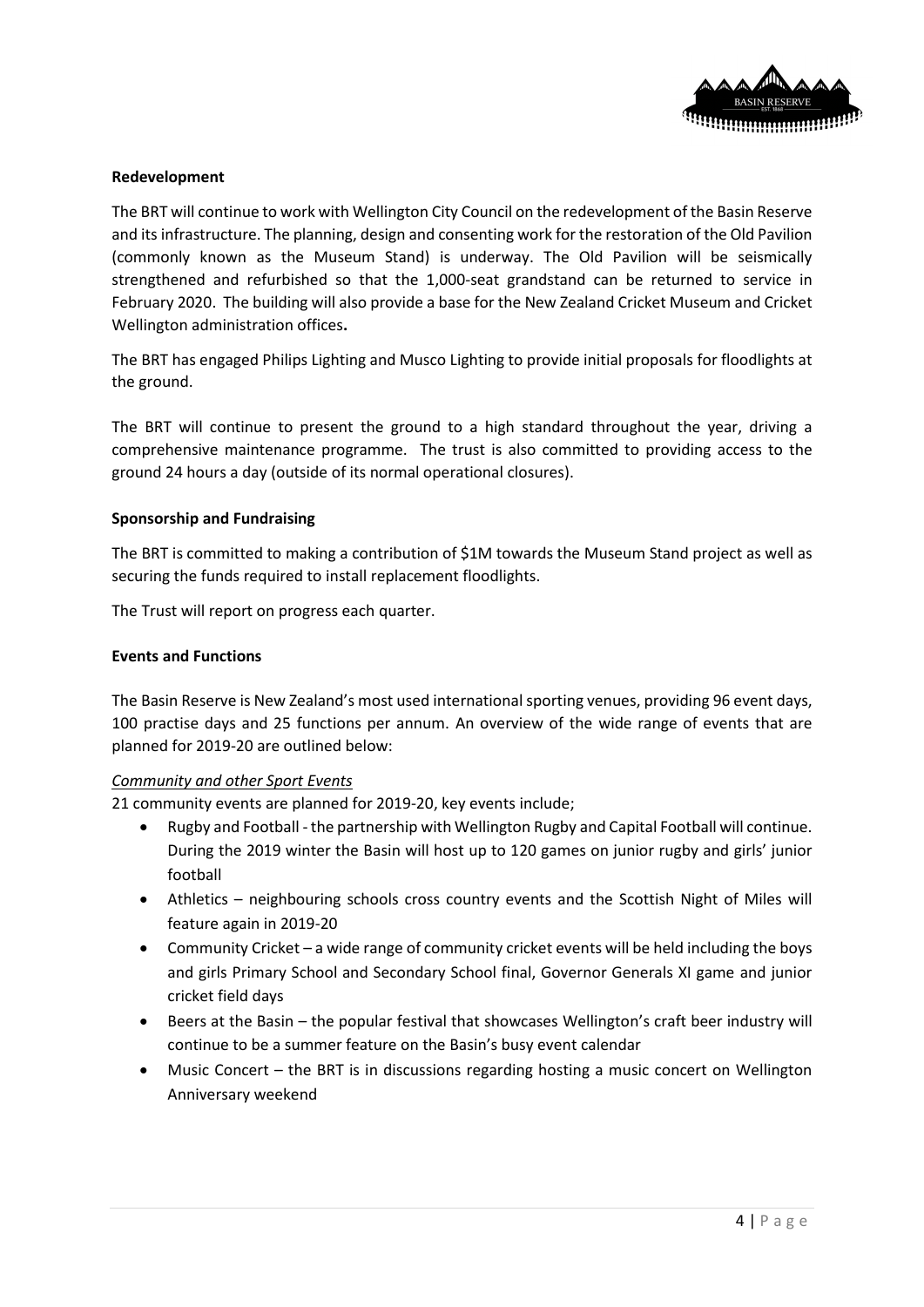

## *Functions*

The BRT has contracted Black and Gold Events to manage and promote the recently refurbished Norwood Room and Long Room in the RA Vance Stand as a venue for conferences, meetings, weddings, celebrations, Christmas functions or team building workshops. In total, 25 functions are planned for 2019/20.

## *Domestic Cricket*

The Basin is the home of Cricket Wellington and the home ground of the Wellington Firebirds in the Plunket Shield, Ford Trophy and Men's Super Smash, as well as the Wellington Blaze in the Hallyburton Johnston Shield and Women's Super Smash. The Basin also accommodates Cricket Wellington development teams. The Basin is planning to host 50 days of cricket events, with 100 days of use planned for the practice facilities.

#### *International Cricket*

Cricket Wellington aims to secure a blockbuster summer of international cricket matches and is holding discussions with New Zealand Cricket regarding hosting Test Matches vs England in November 2019 and India in February 2020 at the Basin Reserve.

#### *ICC Women's World Cup*

New Zealand Cricket is hosting the ICC Women's World Cup in February 2021. With a broadcast audience in excess of 180 million people in 2017, 2021 is set to see the worldwide reach of the tournament grow even further with all matches to be broadcast live globally. The Basin Reserve aims to be a key host venue for this tournament and will work with Cricket Wellington and WREDA on a compelling bid document.

## **Cricket Wellington and The New Zealand Cricket Museum**

The Basin Reserve is the home of Cricket Wellington, the Regional Sports Organisation for cricket in Wellington and the New Zealand Cricket Museum. When the Old Pavilion reopens it will house the administration offices or Cricket Wellington, as well as a new modern Museum that records the history of cricket and tells the story of the Basin.

## **Wellington Regional Stadium Trust (WRST) Turf Services Partnership**

The BRT will continue to work in partnership with the WRST to ensure that the Basin reserve outfield, wicket blocks and practice wickets. A significant proportion of the operating grant provided to the BRT from Wellington City Council covers the costs associated with the Turf Services Agreement between the BRT and WRST.

## **[William Wakefield Memorial](https://en.wikipedia.org/wiki/William_Wakefield_Memorial)**

The BRT will work with the William Wakefield Memorial Trust to ensure that the William Wakefield Memorial is maintained.

## **Te Tauihu Te Reo Maori Policy**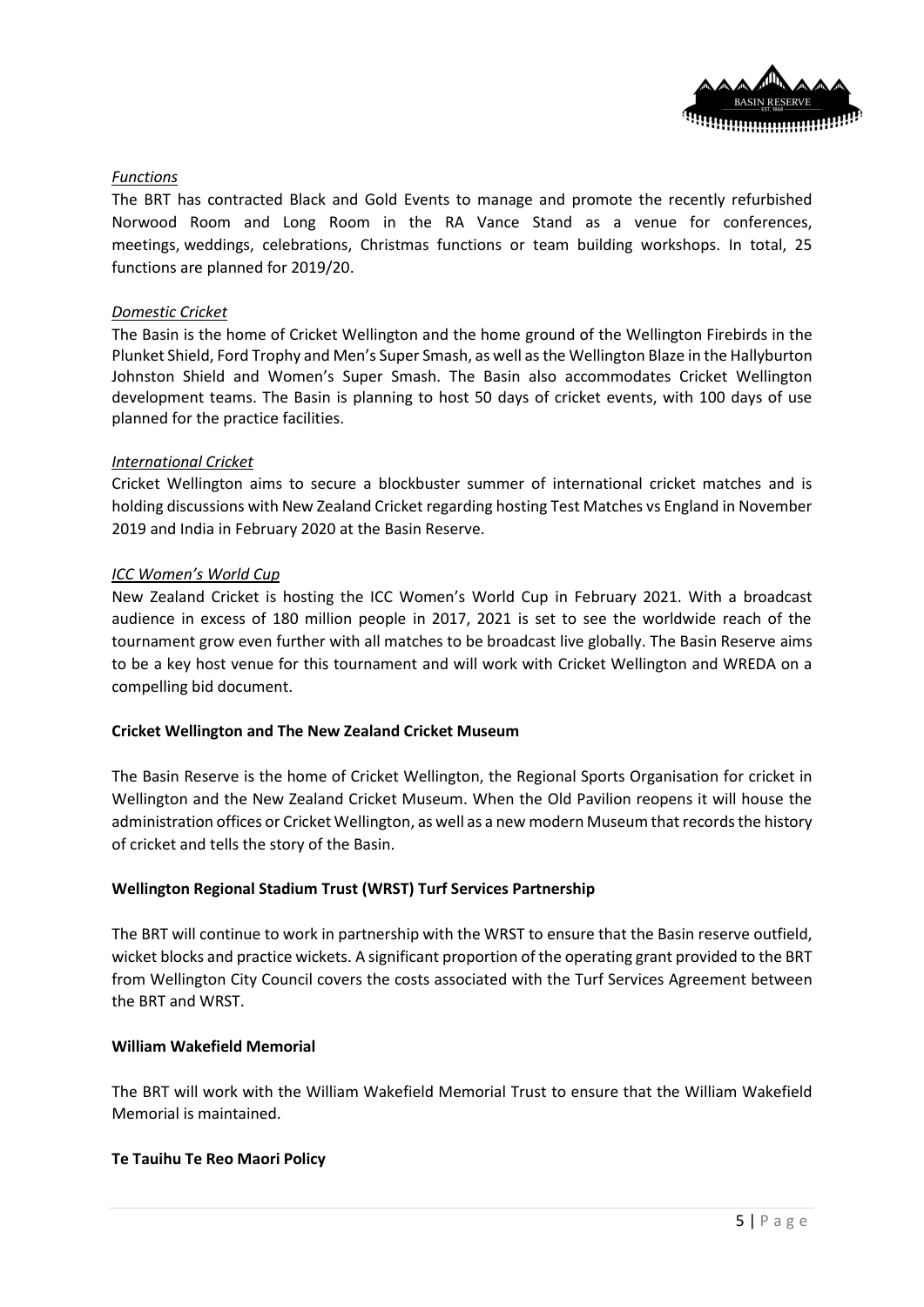

The BRT will identify ways the Trust can appropriately support Wellington City Councils, Te Tauihu Te Reo Maori Policy and Mana whenua*.*

## **Harassment Policies**

The BRT is committed to promoting a safe and harassment-free environment for all staff, contractors and attendees at all sporting fixtures and events. All event terms and conditions of entry to the venue outline the expected behaviours of event goers. Signs promoting a safe environment are displayed on event days and the BRT continues to work with Fiona McNamara (General Manager, Sexual Abuse Prevention Network) to ensure best practise is implemented and staff are provided with the correct training.

## **Other**

As a leading CCO, the BRT will work closely with Wellington City Council to support the following initiatives

- Regional Waste Management and Minimisation Plan with the goal of reducing waste to landfill by 1/3 – the BRT will develop a waste plan
- Te Atakua, the First to Zero plan the BRT will work with WCC to identify how we can continue the goals of this plan
- We will also work with WCC to develop further strategies to manage resilience challenges

## **4. Performance Targets**

In-line with Wellington City Councils 2018-28 Ten Year Plan, the BRT aims to deliver the following performance measures for 2019-20:

| <b>Measure</b>                 | 2018/19  | 2019-20 | 2019-20        | 2019-20     | 2019-20        | 2019-20 | 2020/21 | 2021/22 |  |
|--------------------------------|----------|---------|----------------|-------------|----------------|---------|---------|---------|--|
|                                | Forecast | Q1      | Q <sub>2</sub> | Q3          | Q4             |         |         |         |  |
| <b>Quarterly Targets</b>       |          |         |                |             |                |         |         |         |  |
| <b>Community Events Days</b>   | 20       |         | 5              | 15          | $\mathbf{1}$   | 21      | 21      | 21      |  |
| <b>Cricket Events Days</b>     | 44       | 6       | 23             | 21          |                | 50      | 50      | 50      |  |
| Other Sports Events Days       | 20       | 12      | $\mathbf{1}$   | $\mathbf 0$ | 12             | 25      | 25      | 25      |  |
| Practice facility usage (Days) | 104      | 15      | 45             | 40          |                | 100     | 100     | 100     |  |
| <b>Functions</b>               | 31       | 6       | 8              | 5           | $\overline{7}$ | 25      | 25      | 25      |  |
| <b>Annual Targets</b>          |          |         |                |             |                |         |         |         |  |
| Numbers attending events       | 39,500   |         |                |             |                | 41,000  | 41,000  | 41,000  |  |
| Event Income (\$)              | 328,100  | --      | --             | --          | $-$            | 290,200 | 263,100 | 266,700 |  |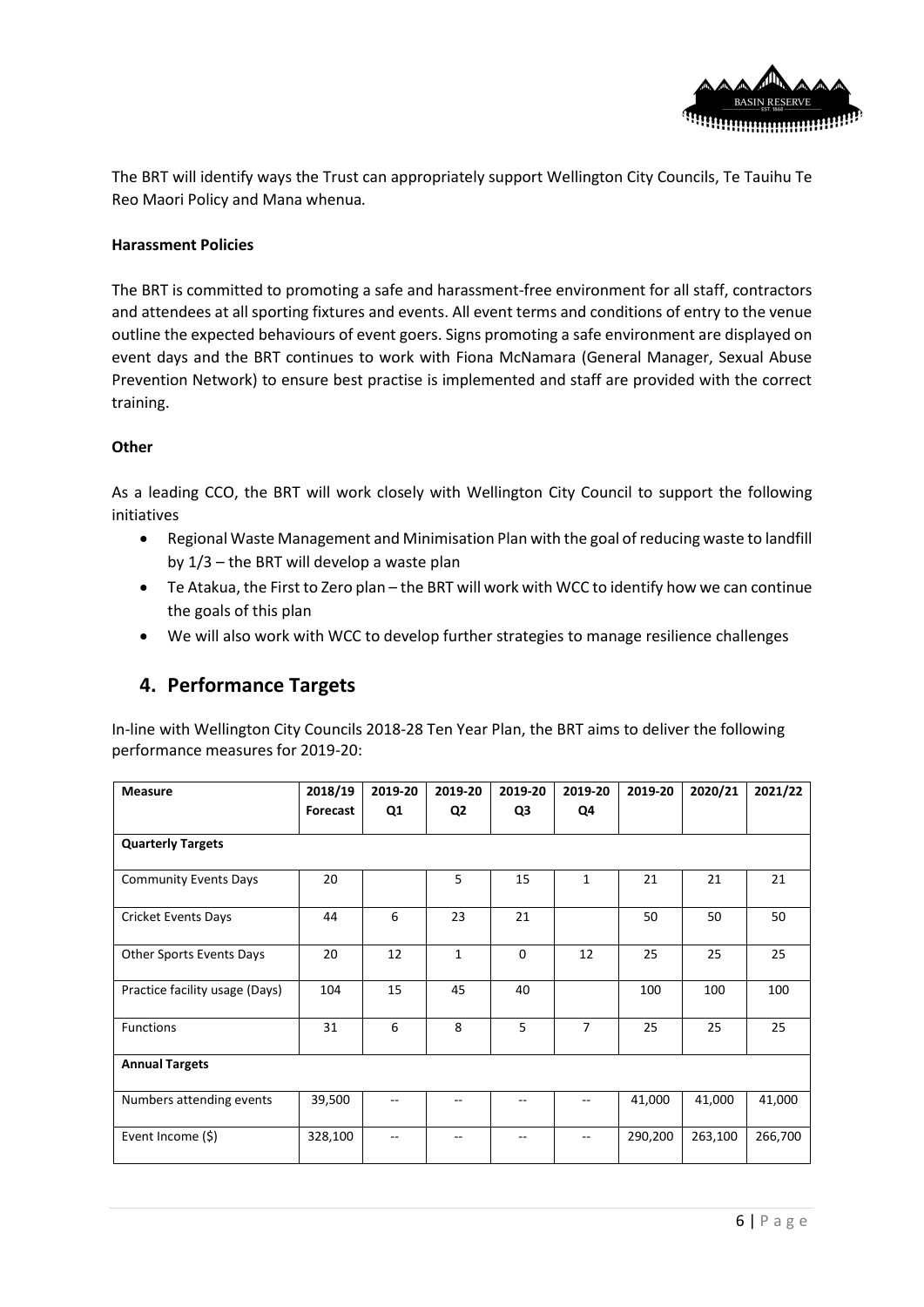

| <b>Measure</b>                              | 2018/19<br>Forecast | 2019-20<br>Q1 | 2019-20<br>Q <sub>2</sub> | 2019-20<br>Q3 | 2019-20<br>Q4 | 2019-20 | 2020/21 | 2021/22 |
|---------------------------------------------|---------------------|---------------|---------------------------|---------------|---------------|---------|---------|---------|
| Council Operating Grant <sup>^</sup> (\$)   | 666,900             | $- -$         | --                        |               | $-$           | 672,250 | 683,750 | 692,400 |
| Cash subsidy (grant) per<br>attendance (\$) | 16.88               | $- -$         | $-$                       |               | --            | 16.50   | 16.67   | 16.89   |

^ includes turf management fee.

## **5. Governance**

The Trust Deed establishes the BRT under the Charitable Trusts Act 1957 for the purposes of managing and administering the Basin Reserve. Wellington City Council has appointed the BRT to manage the Basin Reserve under a Management Deed (relating to the Basin Reserve). These two key documents set out how the BRT will govern the Basin Reserve.

The BRT is governed by a Board comprising four Trustees, two appointed by Cricket Wellington and two by Wellington City Council. The Board meet at least four times a year and appoint subcommittees as it deems appropriate to fulfil its obligations. The Trustees set the strategic direction for the BRT and approve the Statement of Intent and Annual Business Plan. The Trustees monitor the organisational performance and ensure that the Trust has appropriate policies and procedures to mitigate its risks (including compliance with the Health and Safety at Work Act 2015).

## **Trust Membership**

- Alan Isaac (Chair) (appointed by Wellington City Council)
- Mike Horsley (appointed by Cricket Wellington)
- Councillor Fleur Fitzsimons (appointed by Wellington City Council)
- Mr John Greenwood (appointed by Cricket Wellington)

## **Performance Management**

The performance of the Trust is measured in part by achievement of agreed KPI's, with regards to operational activities. The Chair of the Board will undertake an annual evaluation of Trustee performance. Further, the individual performance of Trustees is monitored by the Wellington City Council (in respect of the two Council- appointed Trustees), and Cricket Wellington (with regards to the two Cricket Wellington-appointed Trustees).

The Trust acknowledges the need for ongoing professional development opportunities for Trustees and encourages the undertaking of specialist training for identified needs. The Board will, on an annual basis, implement a programme that supports the identified needs. This may include programmes such as that offered by the NZ Institute of Directors (or similar) or specialist knowledge building from appropriate agencies.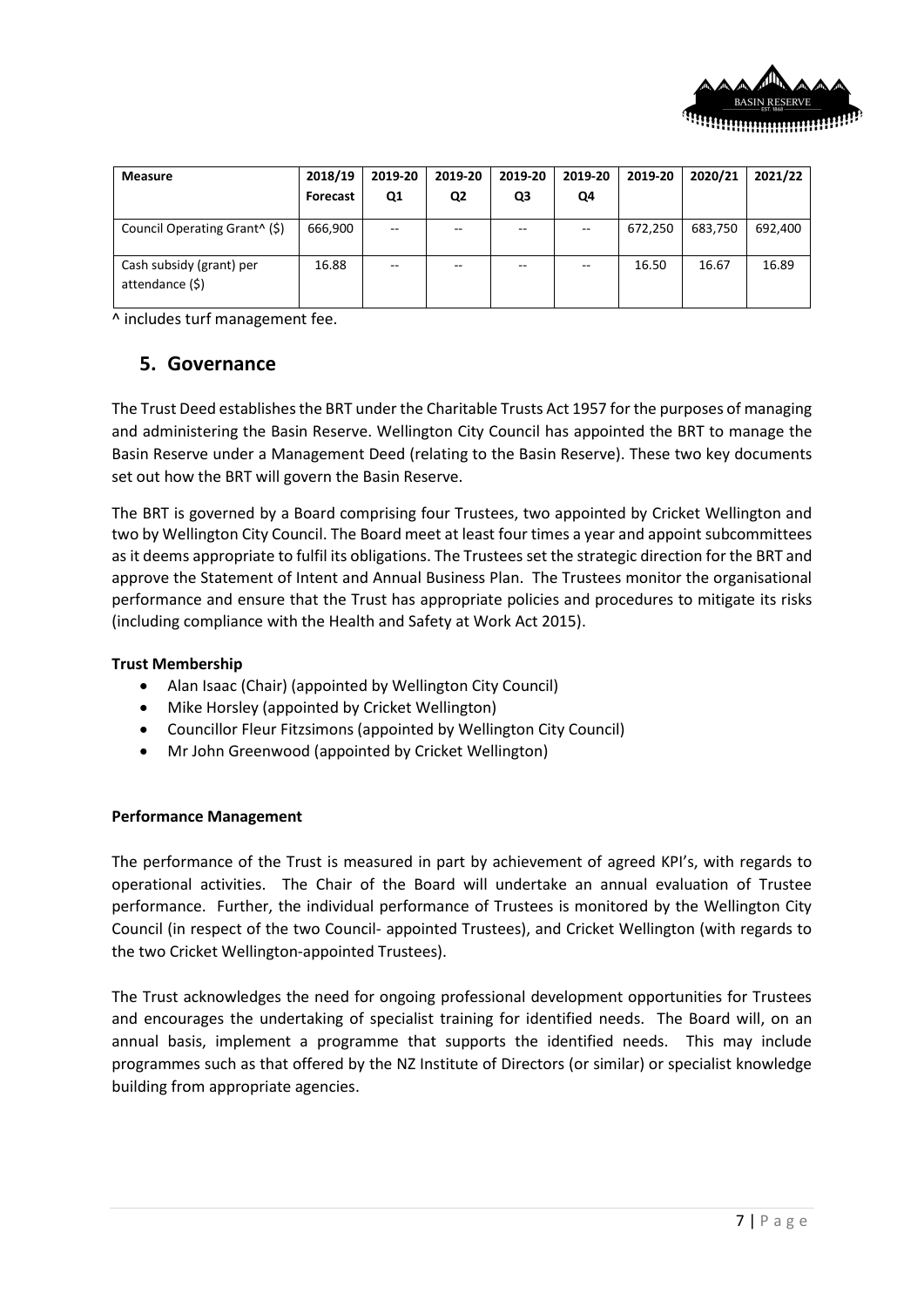

## **6. Finance**

The budget for 2019-20 has been developed on the basis of breaking even, exclusive of a \$350k capital grant for replacing the turf. The budget is generally conservative and in line with the activity outlined in this document.

## **Analysis**

The following are the key details and assumptions for the budget that results in a budgeted surplus of \$387,620. Note, this surplus includes receipt of a \$350k grant to renew the turf which is required in the 2020 winter. It's spend is budgeted as capital expenditure.

| Revenue            | <b>Budget</b> | <b>Forecast</b> | % Change | Comment                  |
|--------------------|---------------|-----------------|----------|--------------------------|
|                    | 2018-19       | 2019-20         |          |                          |
| <b>Grants</b>      | \$702,086     | \$1,025,250     | 32%      | Includes \$350K grant to |
|                    |               |                 |          | fund turf renovation     |
| <b>Ground Hire</b> | \$328,100     | \$290,200       | $-13%$   | Noodle Night markets     |
|                    |               |                 |          | not held in 2019-20      |
| Other              | \$34,000      | \$76,500        | 56%      | Increased signage        |
|                    |               |                 |          | sponsorship secured      |
| <b>Interest</b>    | \$160         | \$160           |          | N/A                      |
| <b>Total</b>       | \$1,064,346   | \$1,392,110     | 24%      |                          |

#### **Revenue** - \$1,392,110

## **Expenses** - \$1,004,490

The expense side of the budget has been developed based on business as usual and a realistic estimate of the costs associated with operating the BRT.

| <b>Expense</b>               | <b>Forecast</b> | <b>Budget</b>      | % Change | <b>Comment</b>              |  |
|------------------------------|-----------------|--------------------|----------|-----------------------------|--|
|                              | 2018-19         | 2019-20            |          |                             |  |
| <b>Building Expenses</b>     | \$41,900        | \$48,800           | $-16%$   | Inflation adjustments       |  |
| <b>Ground Expenses</b>       | \$371,000       | \$391,100          | -5%      | Inflation adjustments       |  |
| <b>Occupancy Expenses</b>    | \$133,200       | \$137,350<br>$-3%$ |          | Inflation adjustments       |  |
| <b>Event Running</b>         | \$162,500       | \$175,000          | -8%      | Reflects costs of           |  |
| <b>Expenses</b>              |                 |                    |          | increased community         |  |
|                              |                 |                    |          | events                      |  |
| Administration               | \$111,080       | \$116,500          | -5%      | N/A                         |  |
| <b>Expenses</b>              |                 |                    |          |                             |  |
| <b>Other Expenses</b>        | \$39,000        | \$7,000            | 82%      | <b>Noodle Night Markets</b> |  |
|                              |                 |                    |          | not budgeted                |  |
| <b>Depreciation Expenses</b> | \$120,000       | \$128,650          | $-7%$    | Increased capex costs       |  |
| <b>Total</b>                 | \$978,680       | \$1,004,490        | $-3%$    |                             |  |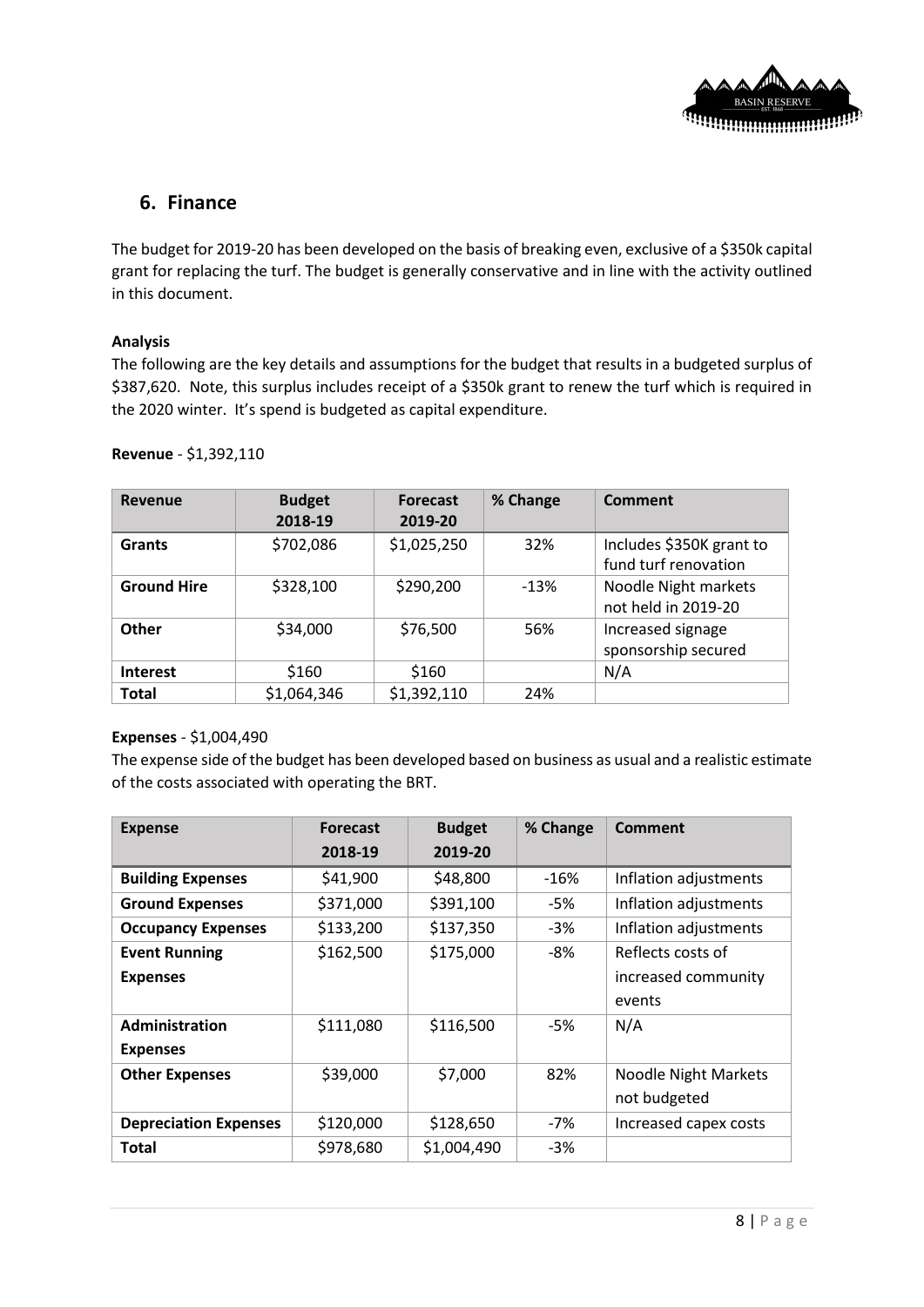

## **Capital Expenditure**

Capital expenditure of \$470K is included within the budget, which includes \$350K turf upgrade.

## **Cashflow**

Cashflow varies throughout the year as key revenues from grants are received quarterly.

#### **Risks**

The main financials risks are as follows:

- Sponsorship / Signage income may not be secured
- An external grant for the turf renovation may not be secured
- Significantly increased repairs and maintenance are required

## **Ratio of trustee equity to total assets**

0.89 : 1.00 at 30 June 2020

## **Estimate of amount intended for distribution**

There is no intention to pay out reserves to stakeholders.

#### **Acquisition procedures**

There is no intention to make any acquisitions.

## **Estimate of commercial value of stakeholder's investment**

N/A

## **7. Additional Grants**

The BRT will be seeking additional capital grants totalling \$350,000 to replace the Basin Reserve turf.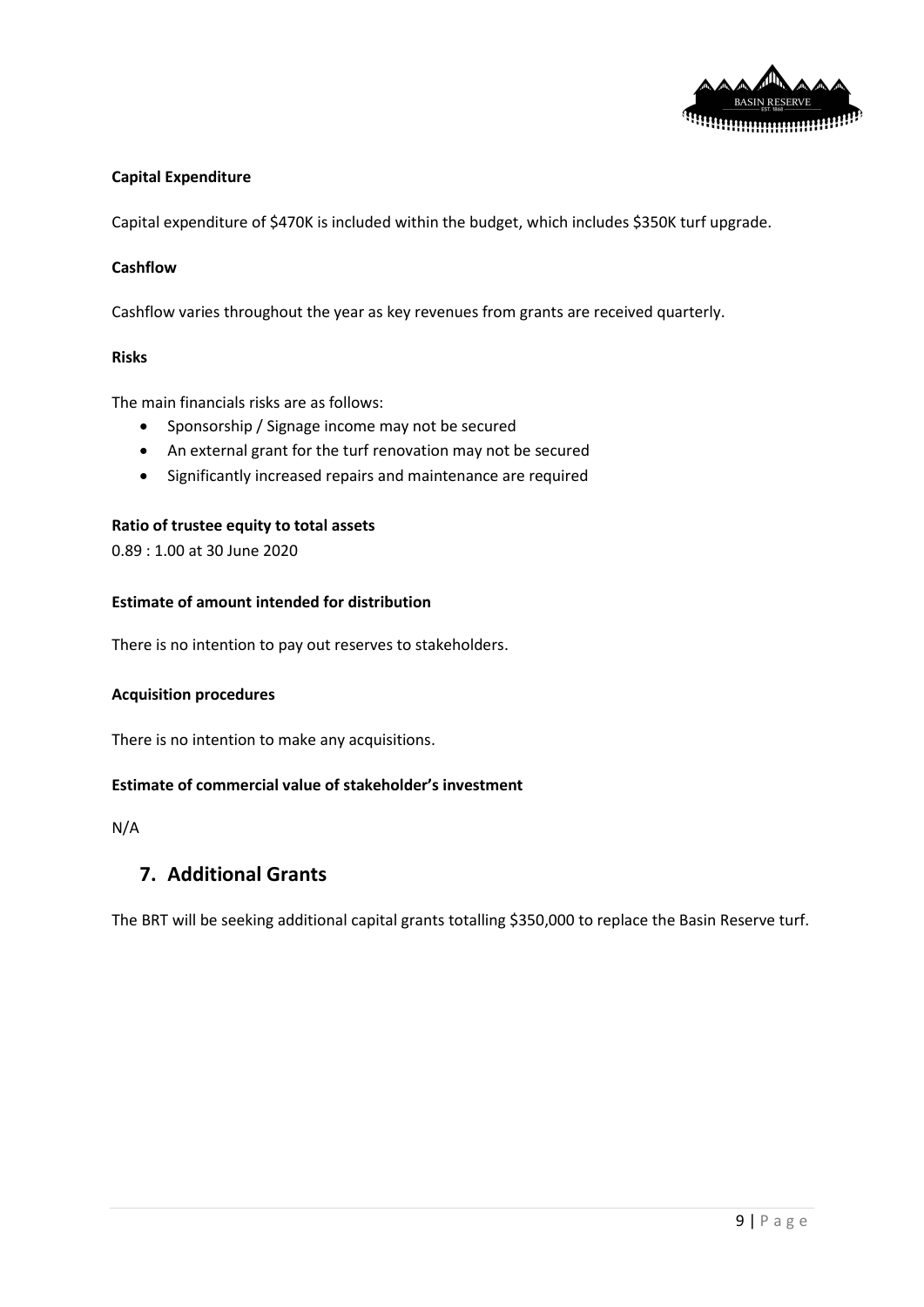

## **Appendices**